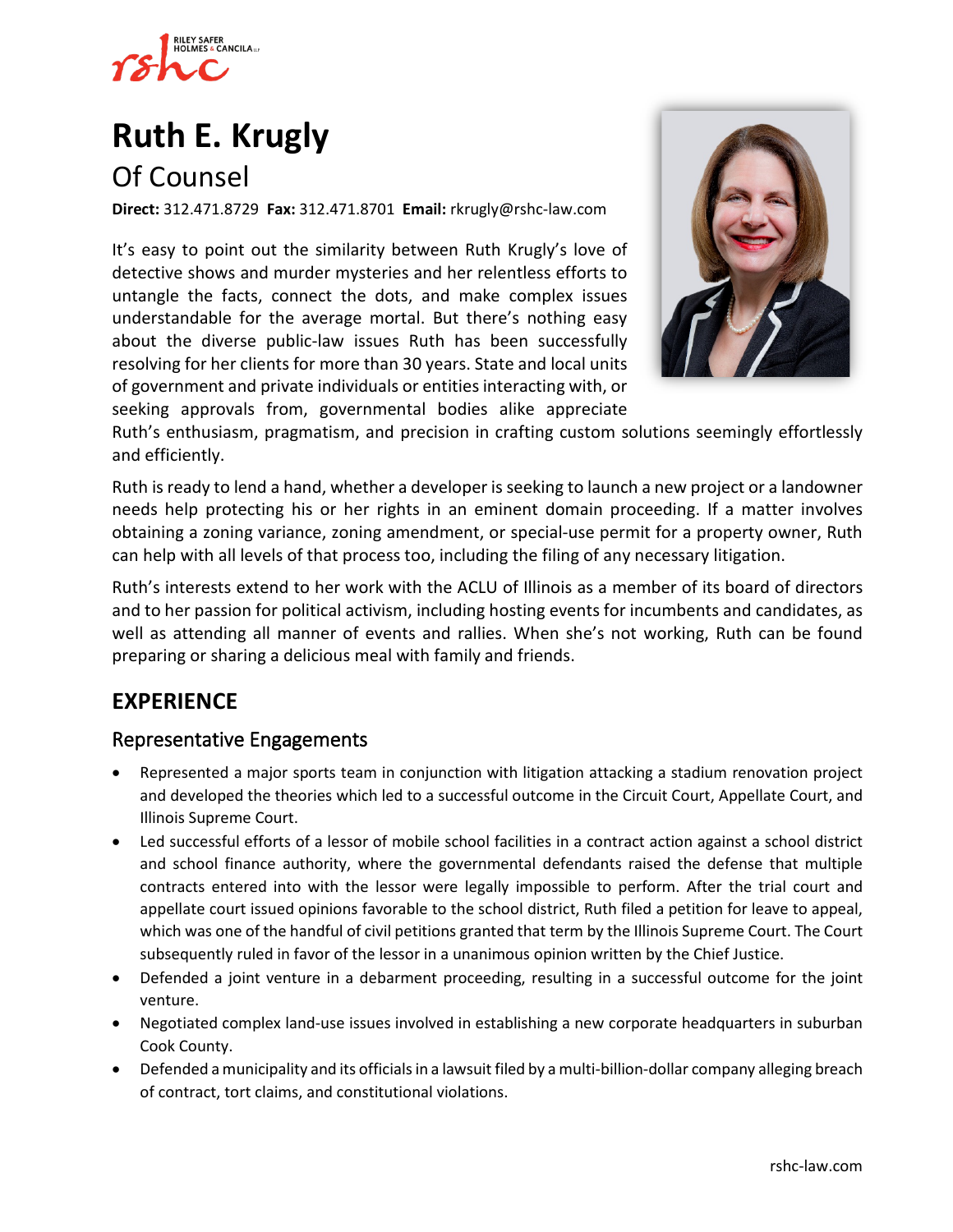

- Advised on and asserted the right of a prominent developer and land owner to challenge the rezoning of nearby, but not adjacent, property.
- Represented a candidate when objections were filed challenging the validity of his nomination papers and developed the arguments that made it possible for the candidate to remain on the ballot.
- Represented a real estate developer against a claim that a parcel of property was a public right-of-way and demonstrated to both the Circuit and Appellate Courts that there was never a proper statutory or common law dedication of the parcel to the public and that ownership of the parcel remained vested in the developer.

# **CREDENTIALS**

#### **Education**

University of Chicago Law School, J.D., 1983 Brandeis University, A.B., 1980, *summa cum laude*, Phi Beta Kappa

#### Bar Admissions

Illinois U.S. District Court for the Northern District of Illinois

#### Professional Memberships

American Bar Association

#### Honors & Awards

**Illinois Leading Lawyer** *Law Bulletin Media Leading Lawyers (2006-2009, 2012-2020)*

**Top 100 Leading Women Business Lawyers** *Law Bulletin Media Leading Lawyers (2018-2020)*

**Top 10 Leading Women Government, Municipal, Lobbying & Administrative Lawyers** *Law Bulletin Media Leading Lawyers (2015)*

## **COMMUNITY SERVICE**

#### Pro Bono Activities

Ruth provided substantial pro bono services in connection with the well-received report and recommendations issued by the Joint Committee on City-County Collaboration. The Committee was established by County President Toni Preckwinkle and Chicago Mayor Rahm Emanuel to find ways to reduce costs, streamline services, and improve residents' interactions with the City and County. Working with the Civic Consulting Alliance and other partners, Ruth helped develop the Committee's report. The recommendations in that document, which identified and described numerous areas in which the City and County can work together, have generated millions of dollars in savings for the community.